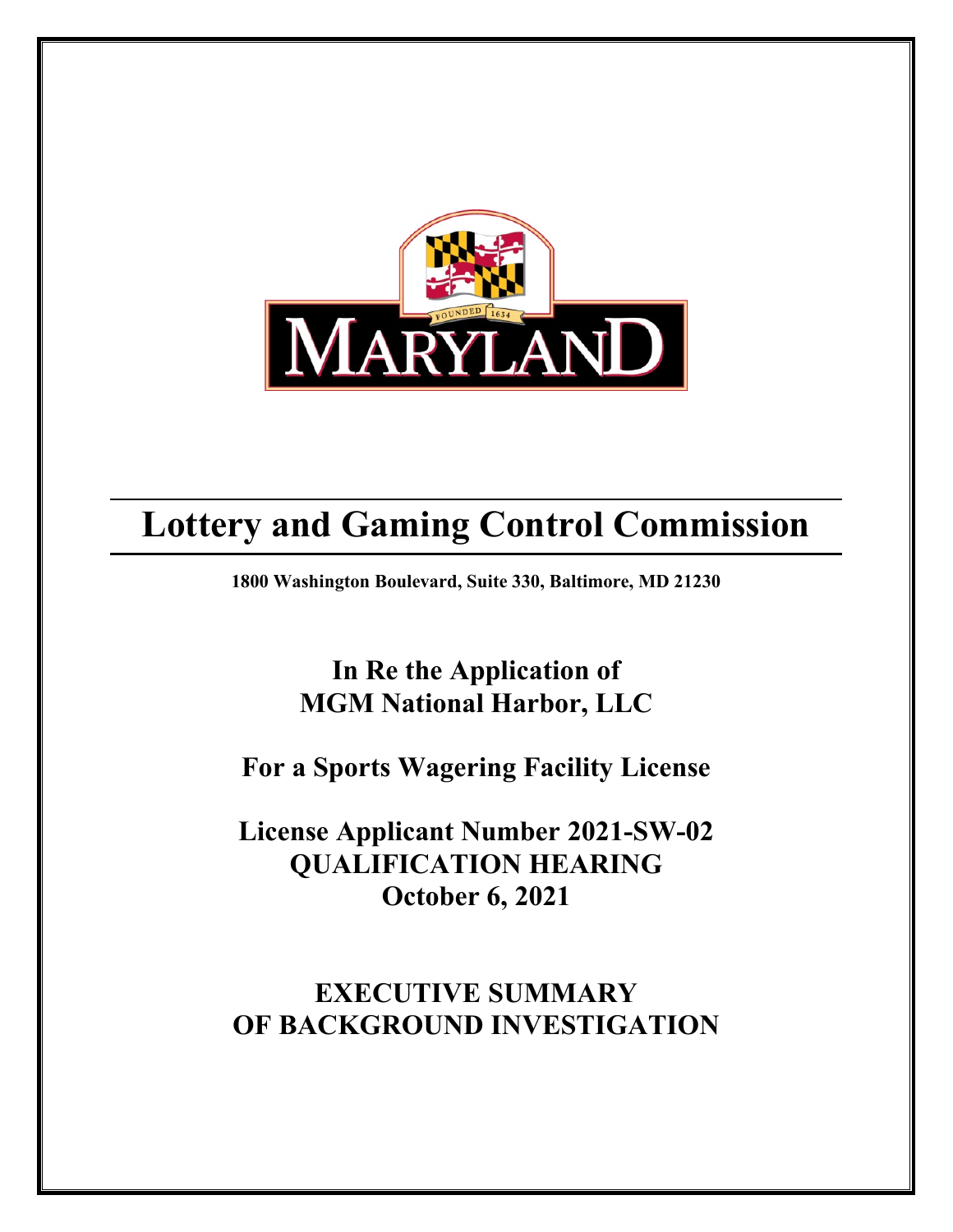### **EXECUTIVE SUMMARY**

#### **Introduction**

MGM National Harbor, LLC ("MGM" or "the Company") is the holder of the Video Lottery Operation License for Prince George's County, Maryland. MGM currently offers 2,126 video lottery terminals and 201 table games.

MGM National Harbor, LLC, is owned and operated by MGM Resorts International. The facility that MGM National Harbor, LLC occupies is owned by MGM Growth Properties, LLC.

Maryland's Sports Wagering Law is found in State Government Article ("SG"), Title 9, Subtitle 1E, Annotated Code of Maryland and the Commission's sports wagering regulations in Code of Maryland Regulations ("COMAR") 36.10 (collectively, "the Sports Wagering Law"). The Sports Wagering Law also includes and incorporates applicable licensing requirements in SG, Title 9, Subtitle 1A, and COMAR 36.03 (collectively, the "the Gaming Law"), which establishes requirements for all casino-related licenses. An applicant for a license related to sports wagering must meet all applicable qualification requirements set forth in both the Sports Wagering Law and the Gaming Law.

The Maryland Lottery and Gaming Control Commission ("Commission") must determine whether an applicant meets qualification requirements. Staff of the Maryland Lottery and Gaming Control Agency ("Agency") is required to conduct a background investigation on all applicants for sports wagering licenses to ensure that they meet applicable qualification requirements.

#### **Application of Alternative Licensing Standards**

The Sports Wagering Law authorizes the Commission to establish an abbreviated process for qualifying and licensing an applicant that holds a valid license in another state, if the Commission determines that the licensing standards of the issuing agency in the other state are comprehensive and thorough, and provide similar safeguards to those in the Sports Wagering Law. Staff has identified several states with acceptable sports wagering license standards: Arkansas, Illinois, Kansas, Louisiana, Mississippi, Missouri, Nevada, New Jersey, New York, Pennsylvania, Rhode Island, Wisconsin, Colorado, Massachusetts, Michigan and Virginia.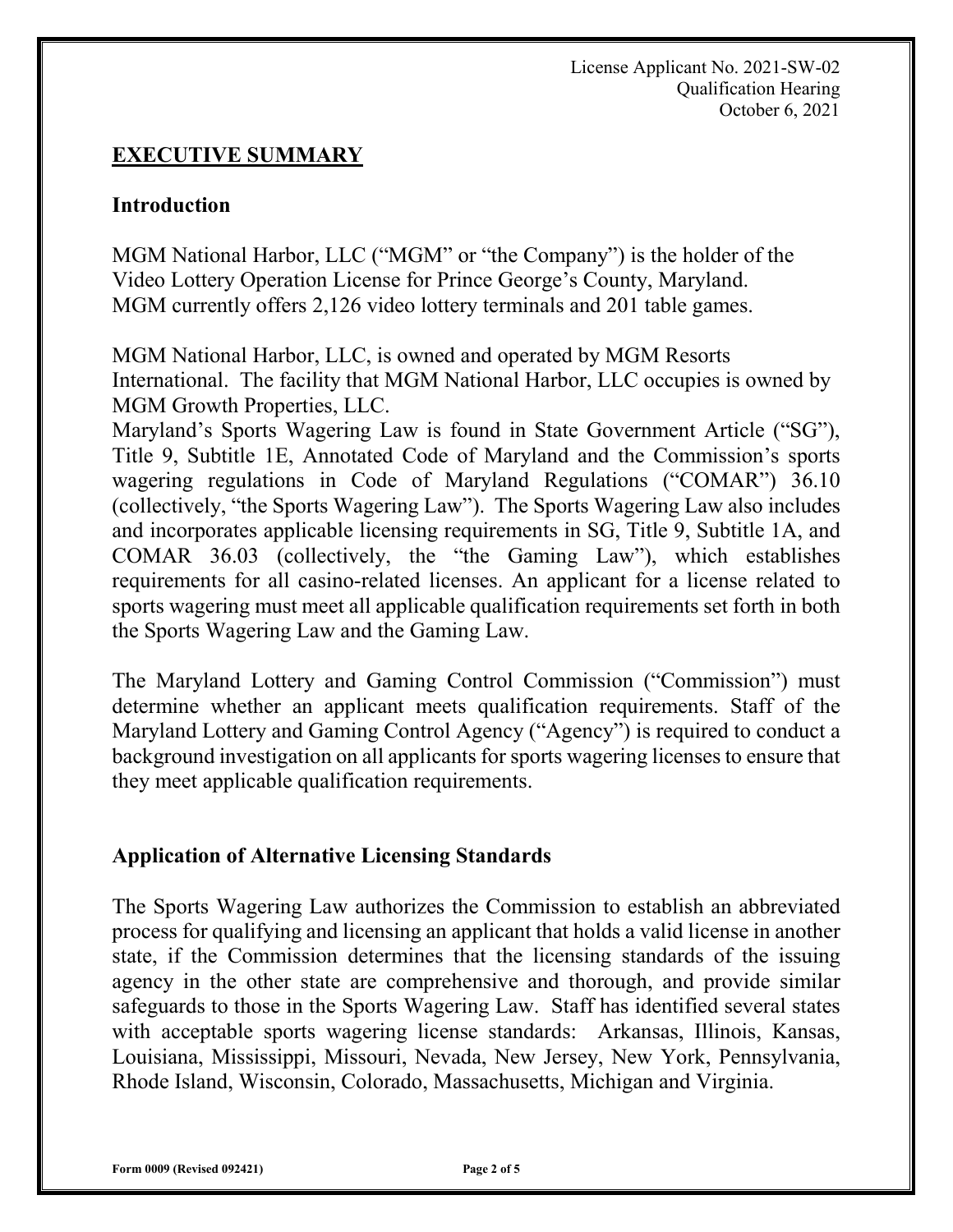License Applicant No. 2021-SW-02 Qualification Hearing October 6, 2021

Because Maryland's qualification standards for a casino-related license are identical to and specifically incorporated in the Sports Wagering Law, and are therefore, clearly sufficient for qualifying an applicant for a sports wagering license on that basis.

#### **Process**

An applicant for a sports wagering-related license may submit a written request for the Commission to find it qualified for a Maryland license under the alternative licensing process described in COMAR 36.10.02.12. If the request is granted, the applicant may be qualified for a license before the Agency conducts a full background investigation.

The Commission may only apply the alternative licensing process if the applicant holds a valid, current gaming or sports wagering-related license in at least one of the states identified as having acceptable comparative standards.

An applicant that submits a request for the application of alternative licensing standards specifically acknowledges that a full background investigation will be conducted, and that if Staff ever determines that the applicant or licensee, if licensed, does not meet a Commission standard, the Commission may take enforcement action, up to and including revocation of the license. These acknowledgements are memorialized in the Affidavit in Support of Applicant's Request to Apply Alternative Licensing Standards in Support of an Application for a Sports Wagering License ("Affidavit") the applicant has submitted.

The Commission's decision to abbreviate an applicant's licensing process on this basis is discretionary. The Commission may exercise its discretion to deny the request, place conditions on the license, or take any other necessary action to protect the State's interests.

#### **Regulatory History of Applicant**

On December 8, 2016, the Maryland Lottery and Gaming Control Commission ("MLGCC") awarded a Video Lottery Operation License to MGM National Harbor, LLC. MGM National Harbor, LLC, is owned and operated by MGM Resorts International. The facility that MGM National Harbor, LLC occupies is owned by MGM Growth Properties, LLC. The video lottery operation license expires on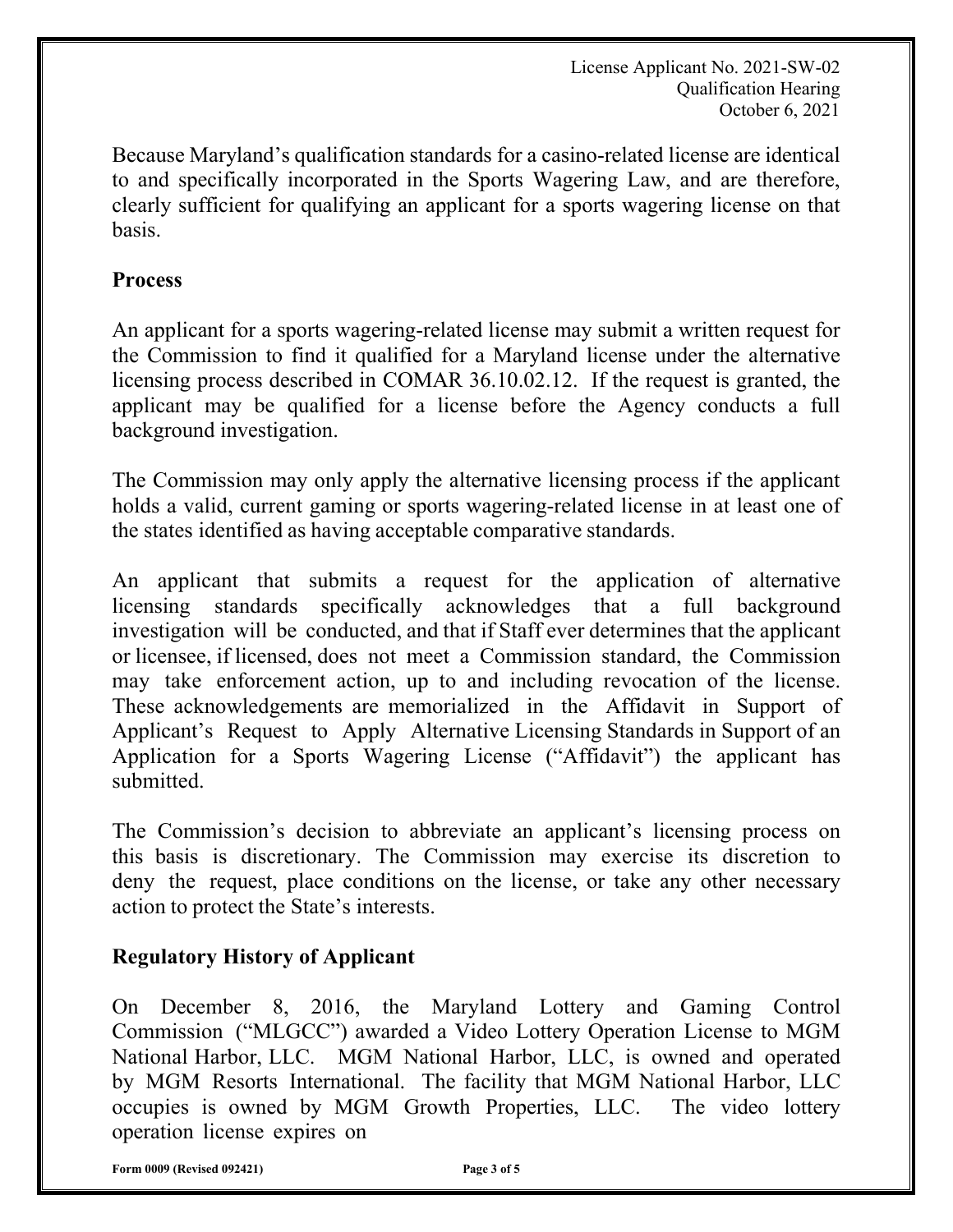License Applicant No. 2021-SW-02 Qualification Hearing October 6, 2021

December 7, 2031. Staff is not aware of any unresolved issues that negatively impact the Applicant's qualifications and MLGCA has otherwise found no derogatory information regarding MGM National Harbor's qualifications to be licensed for a sports wagering facility license.

### **Ownership of Applicant**

MGM National Harbor, LLC, is owned and operated by MGM Resorts International. The facility that MGM National Harbor, LLC occupies is owned by MGM Growth Properties, LLC.

### **Principal Qualifiers**

Currently, there are no new Principals listed for MGM National Harbor, LLC in relation to its sports wagering application. All of its current Principals and related Principal Entities are currently licensed by MLGCA and in good standing. Any future Principals involved in its pending sports wagering operation will be required to submit the appropriate applications to the MLGCA for review and approval.

#### **Licensing Inquiry**

MGM National Harbor LLC submitted a Request for Application of Alternative Licensing Standards in support of its request for a Sports Wagering Facility License. MGM National Harbor, LLC's direct parent company, MGM Resorts International, which is a qualified Principal Entity in Maryland, stated that it holds a current license in these Commission-approved states:

- Nevada Gaming Commission
	- o Type of License(s): Sports Wagering License
	- o Active Date: 2/15/2020
	- o Status: Active and In Good Standing
- Illinois Gaming Board
	- o Type of License(s): Master Sports Wagering License
	- o Active Date: 6/11/2020
	- o Status: Active and In Good Standing
- Michigan Gaming Control Board